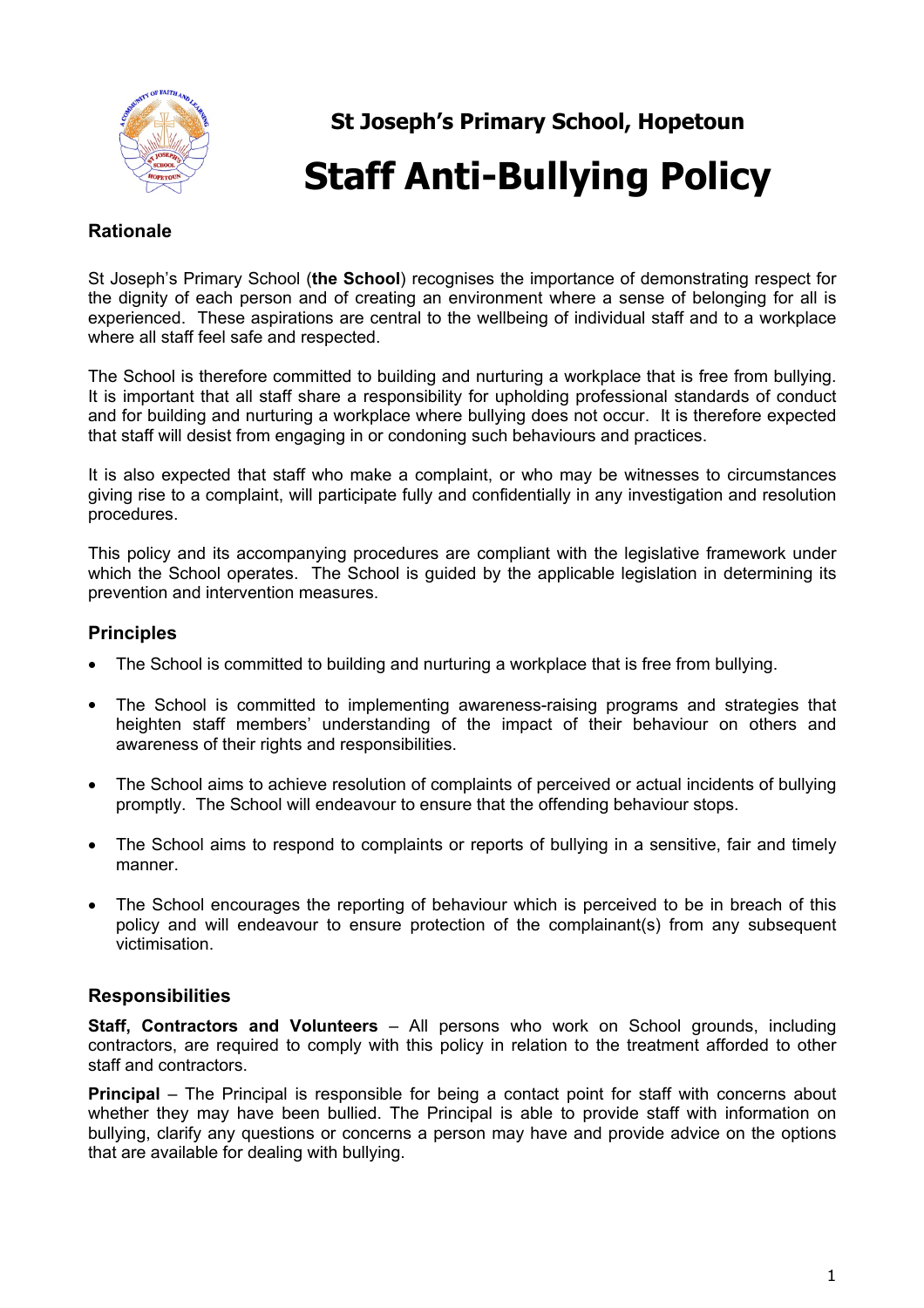# **Workplace Bullying**

Workplace bullying is defined as being repeated unreasonable behaviour directed at a worker or group of workers that creates a risk to health and safety.

Bullying can take the form of both direct and indirect bullying. Examples of **direct** bullying include:

- Verbal abuse:
- Putting someone down;
- Spreading rumours or innuendo:
- Interfering with a person's property; or
- Sending inappropriate emails or communications, including via Social Media

Examples of **indirect** bullying include:

- Unjustified criticism or complaints;
- Deliberately excluding someone from meetings / workplace activities;
- Setting timelines that are difficult to achieve; or
- Deliberately changing work arrangements e.g. rosters / leave to inconvenience.

# **What is not bullying**

Many things occur in the workplace that are not considered to be bullying. Reasonable management action carried out in a fair way is not bulling. For example:

- Setting reasonable performance goals, standards and deadlines;
- Allocating work to a worker in a transparent and appropriate way;
- Fairly rostering and allocating working hours;
- Transferring a worker for reasonable and explained reasons;
- Deciding not to select a worker for promotion following a reasonable selection process; or
- Informing a worker about unsatisfactory work performance.

**Note:** Serious cases of bullying may constitute a criminal offence. Bullying is also against the School's OH&S policy as it can create an unsafe work environment.

# **Procedure for resolving complaints**

A complaint can be resolved using informal resolution processes and/or formal resolution processes. The approach taken should reflect the seriousness of the matter. For less serious matters, informal resolution processes should be explored prior to a formal resolution procedure. For more serious matters, or where informal approaches have been unsuccessful, a formal procedure may be appropriate.

The employer should endeavour to commence investigations into the complaint (whether informal or formal processes are being followed) within two working days of the receipt of the complaint.

For the purposes of complaint resolution processes:

- A person who makes a complaint is a Complainant; and
- A person about whose actions or behaviour a complaint relates is a Respondent.

The outcome of the complaint will be communicated to both the Complainant and Respondent.

# **Informal resolution processes**

The informal options open to a Complainant to attempt to resolve a complaint include:

- Speaking directly with the Respondent about their behaviour or actions;
- Consulting with the Principal for advice, support and assistance; and/or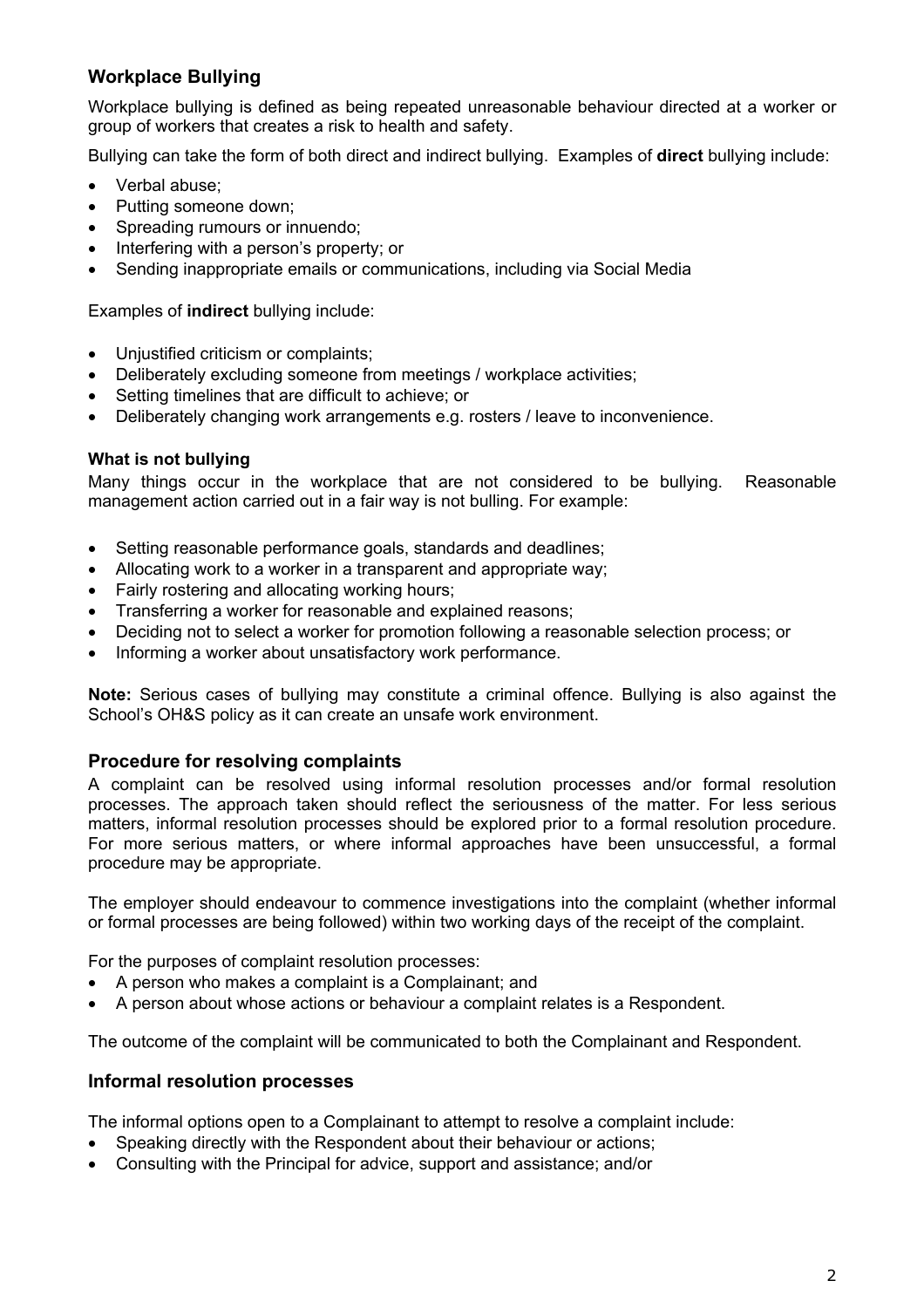Reporting the matter to the Governing Authority or Zone Educational Consultant if the complaint is about the Principal.

Informal resolution processes do not involve an investigation or making findings based on an investigation, but generally involve the parties coming to an understanding or agreement as to how the issues can be resolved.

#### **Speaking directly with the Respondent**

In the first instance, if the Complainant feels comfortable about speaking directly with the Respondent, this may be the quickest and easiest way of resolving the matter. The Complainant should address the issue with the Respondent in unambiguous terms and in plain language.

#### **Consulting with the Principal**

If the Complainant does not feel comfortable about approaching the Respondent directly (this may be the case particularly where the Respondent is in a position of authority), the Complainant may prefer to seek the assistance of the Principal. The Principal can provide information and support to the Complainant and/or Respondent regarding bullying issues, including options for resolving the matter.

#### **Reporting the matter to the Governing Authority or Zone Educational Consultant**

The Complainant may report the matter to the Governing Authority or Zone Education Consultant who can assist with exploring resolution strategies. This may include suggesting that the Complainant speak directly with the Respondent.

Where appropriate, and in consultation with the Complainant, the Governing Authority or Zone Educational Consultant may approach the Respondent and talk to them informally about the matter.

Other informal resolution options which may also be considered at this stage include:

- Facilitated discussion;
- Mediation: and
- Entering into mutual agreements on workplace practices.

## **Referral to formal investigation**

Note that at this stage, if a matter raised is sufficiently serious such that a formal investigation is warranted, then the School reserves its right to take appropriate action in the circumstances, including referring the matter to formal internal investigation (see below).

## **Formal resolution processes – Internal**

If a matter is not able to be resolved using informal resolution methods, or for more serious matters a formal process may be appropriate.

#### **Lodging a formal complaint**

A formal complaint can be made by a Complainant to the Principal or to the Governing Authority or Zone Educational Consultant if the complaint is about the Principal. The complaint should be in writing and set out the details of the specific allegations including dates, times, locations, what happened, what was said, witnesses (if any), and steps already taken to attempt to resolve the matter. Wherever possible, it should be supported by relevant documentation. Note that a complaint may not be pursued if it relates to events that occurred more than 12 months ago.

#### **Initial response**

Following receipt of a formal complaint, the Principal (or Governing Authority or Zone Educational Consultant if the complaint is about the Principal) will meet with the Complainant to discuss the complaint. This will involve canvassing options for resolution which may include informal resolution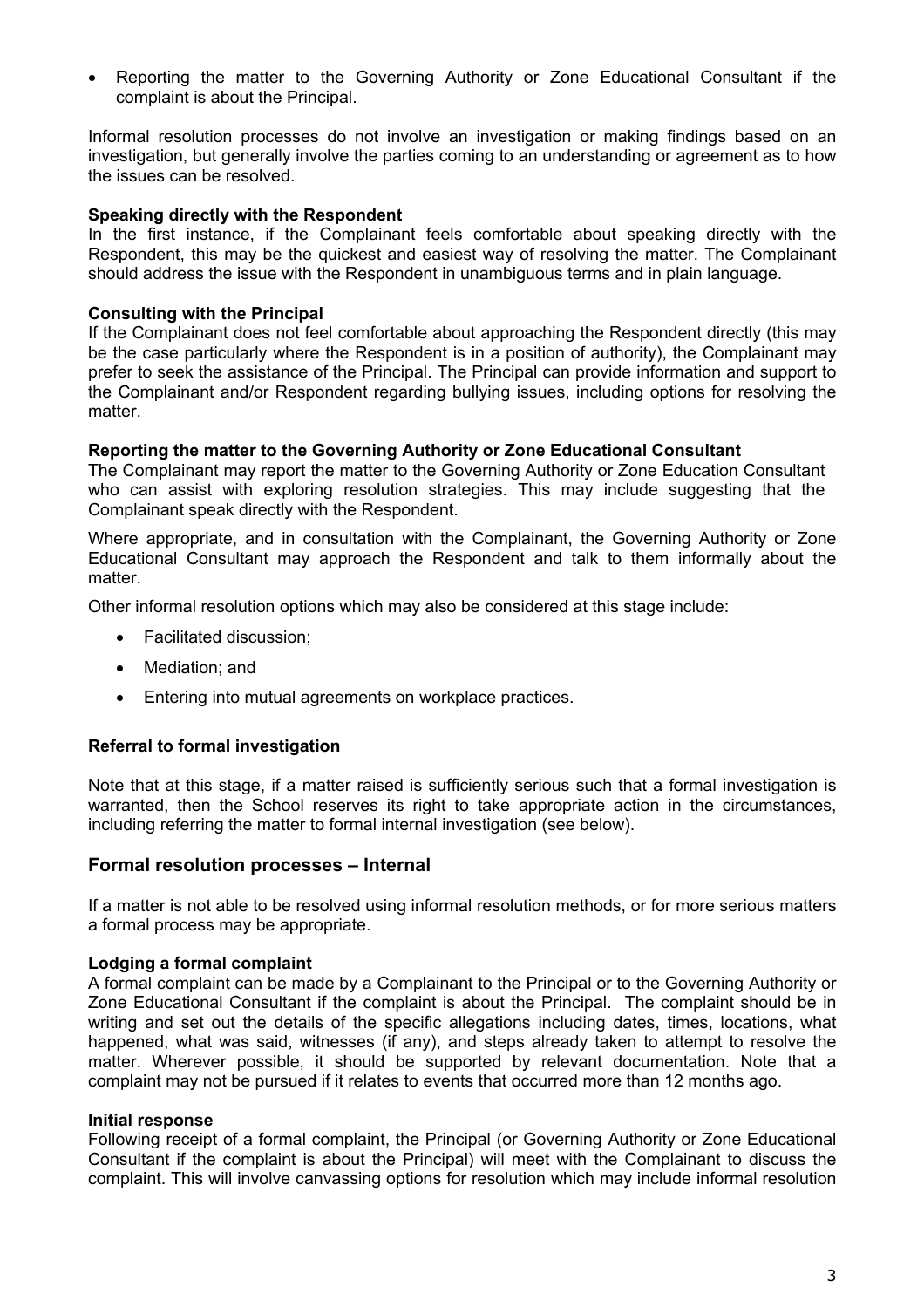processes. In the event that the complaint is to be dealt with formally, the Complainant will be informed of:

- How the complaint will be investigated (e.g. interviews, viewing documents);
- The expected timeframe for any investigation;
- Who can be present at investigation interviews;
- What support is available for persons involved in the process;
- The interim measures, if any, that will be implemented to ensure the health, safety and welfare of any person pending the resolution of the complaint; and
- If the complaint raises issues which place the School under a legal obligation to report the matter to law enforcement agencies.

## **Formal internal investigation**

Where appropriate, a formal investigation may be conducted into a complaint. An Investigating Officer will be appointed to conduct the investigation. The Investigating Officer is someone who is independent and will conduct the investigation impartially. The Investigating Officer will:

- $\bullet$  Interview the parties involved, and witnesses if any;
- Review relevant evidence, such as emails and other documentary evidence; and
- Report on whether or not the complaint is substantiated.

#### **Investigation outcomes and action to be taken**

If a complaint is substantiated, appropriate action, will be taken which may include:

- An apology;
- Changes to work practices;
- Disciplinary action, including dismissal;
- An undertaking that the behaviour will not be repeated;
- Reversal of an action or decision or substitution of a different action or decision; and/or
- Training.

Assistance may also be offered to a Complainant or other persons involved which may include:

- Counselling;
- Redressing any inequality resulting from the action or decision the subject of the complaint;
- Mentoring and support.

If an investigation is inconclusive (i.e. a complaint cannot be proved due to a lack of evidence) further action may nevertheless be taken which may include counselling, mediation, changed working arrangements and/or conducting training for employees on relevant policies.

# **Formal complaint – External**

A Complainant may choose to seek assistance or information at any time during the process from statutory support agencies in Victoria. Information and contact details for the support agencies are outlined in Appendix 2. Each agency will have specific requirements for lodging a complaint and will have varied investigation procedures.

In dealing with complaints, the School may seek external advice and assistance from professional mediators, investigators, external agencies and any other appropriate persons.

# **Confidentiality**

Anyone involved in a complaint of bullying or its investigation, must ensure that the circumstances and facts of the complaint are disclosed only to those people who are directly involved in progressing its investigation and resolution. In particular, it is important that staff who either make a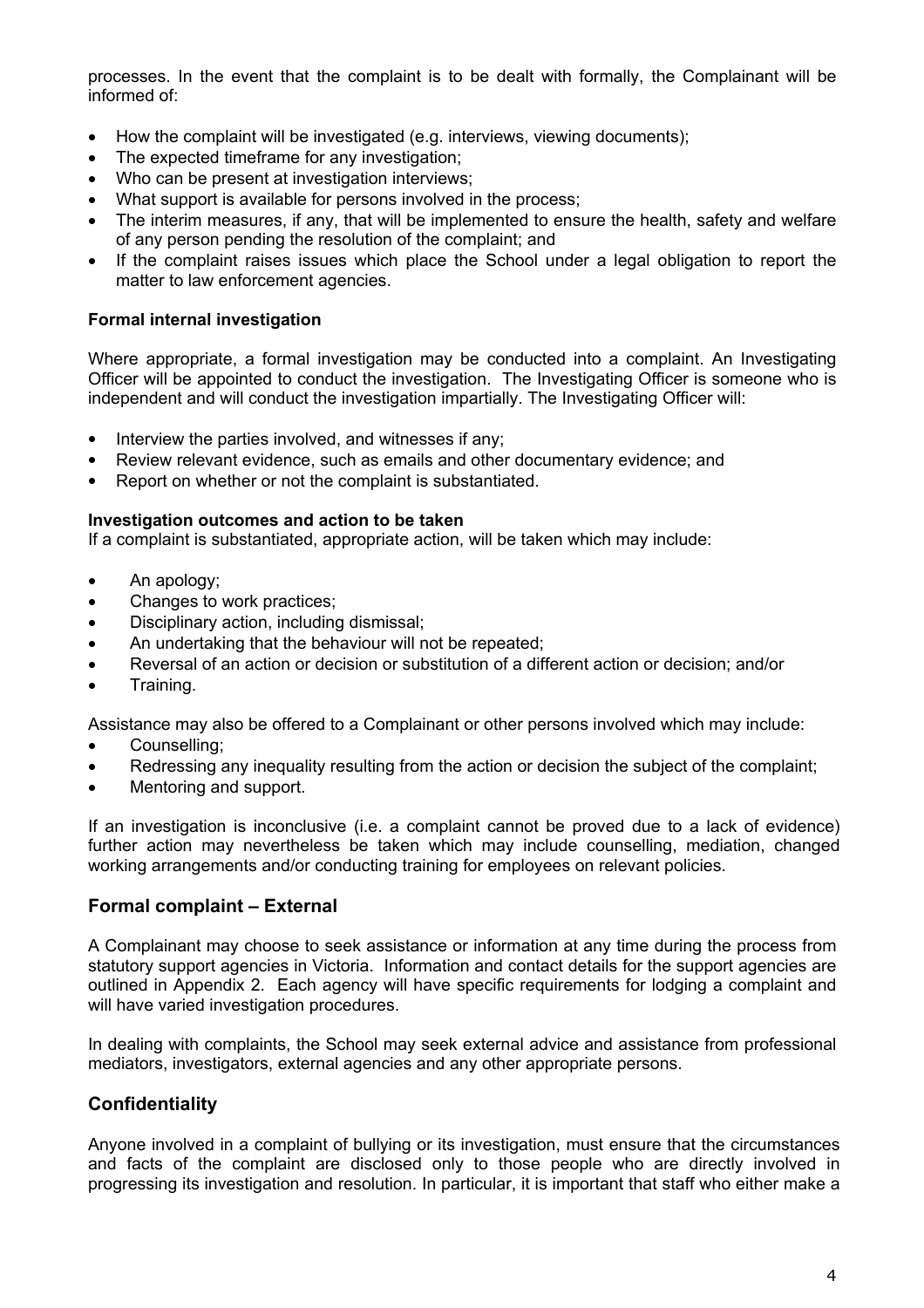complaint, or who may be witnesses to the circumstances giving rise to the complaint, do not discuss the matter outside the investigation and resolution processes.

## **Counselling support**

In confronting and/or resolving experiences of or allegations of bullying a staff member may utilise the services of counselling support at any stage of the process. The School is a member of CONVERGE Employee Assistance Program. The contact phone number for this support is 1300 687 327.

## **Vexatious claims**

The School will not deal with complaints under this policy that:

- are made anonymously, without sufficient detail being provided so as to allow investigation or resolution of the matter;
- do not have sufficient detail so as to allow investigation or resolution of the matter;
- taken at their highest, do not constitute bullying as defined by this policy.

Where a Complainant makes frivolous, vexatious or malicious claims against a Respondent, for example, where false or misleading information is provided, relevant information is withheld, facts are distorted or there is no demonstrated commitment to resolution, then depending on the circumstances, disciplinary action may be taken against a Complainant.

**Appendices** Appendix 1: Complaints Procedure Flow Chart Appendix 2: Support Agencies

**Reviewed: March 2022 Next review date: 2026**

#### **Related Policies**

School Policy: Occupational Health and Safety School Policy: Anti-discrimination, harassment policy School Policy: Social Media

## **Relevant Legislation**

**Victoria** *Occupational Health and Safety Act 2004* **Commonwealth** *Fair Work Act 2009*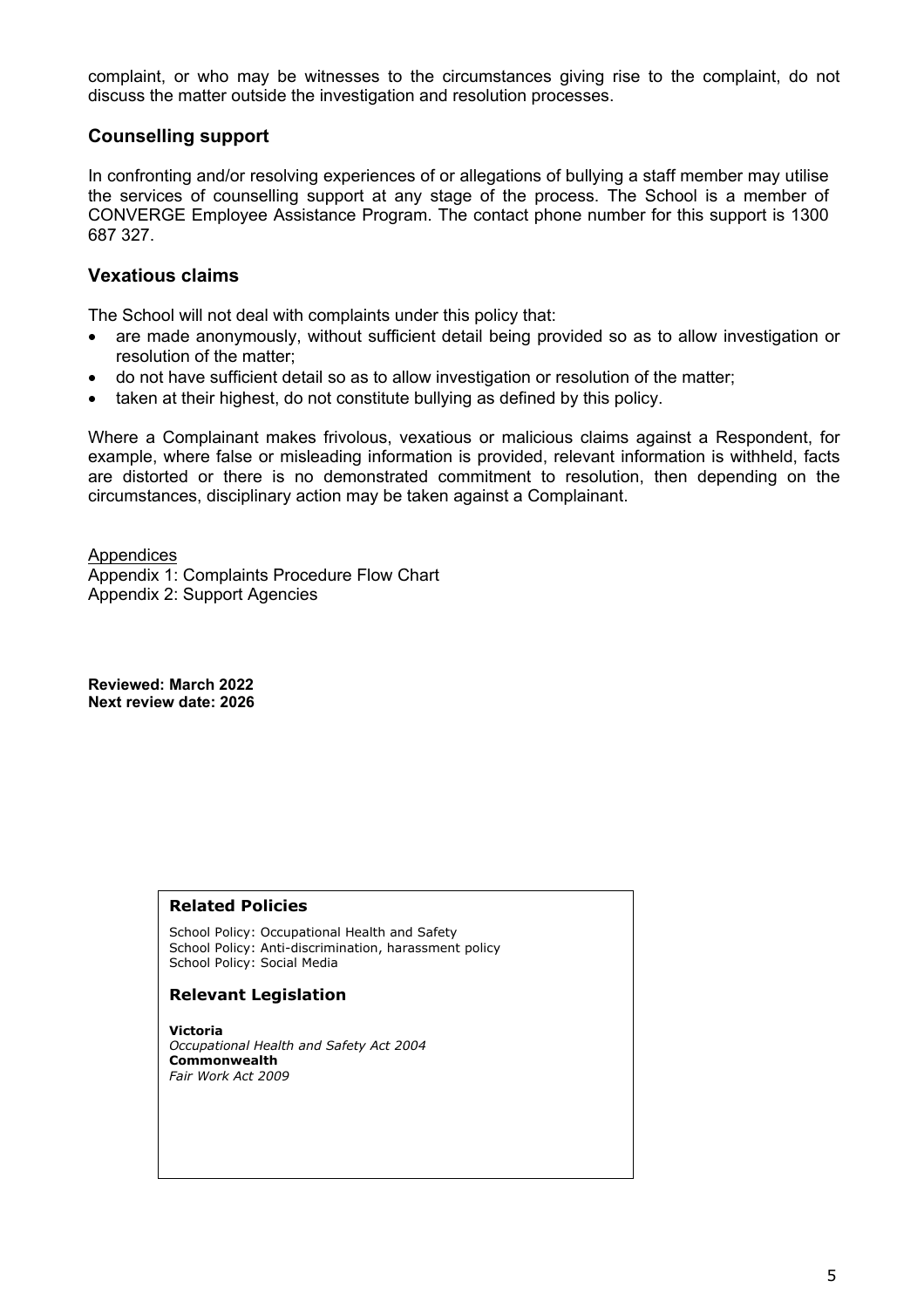**Appendix 1 Complaints Procedure Flowchart**